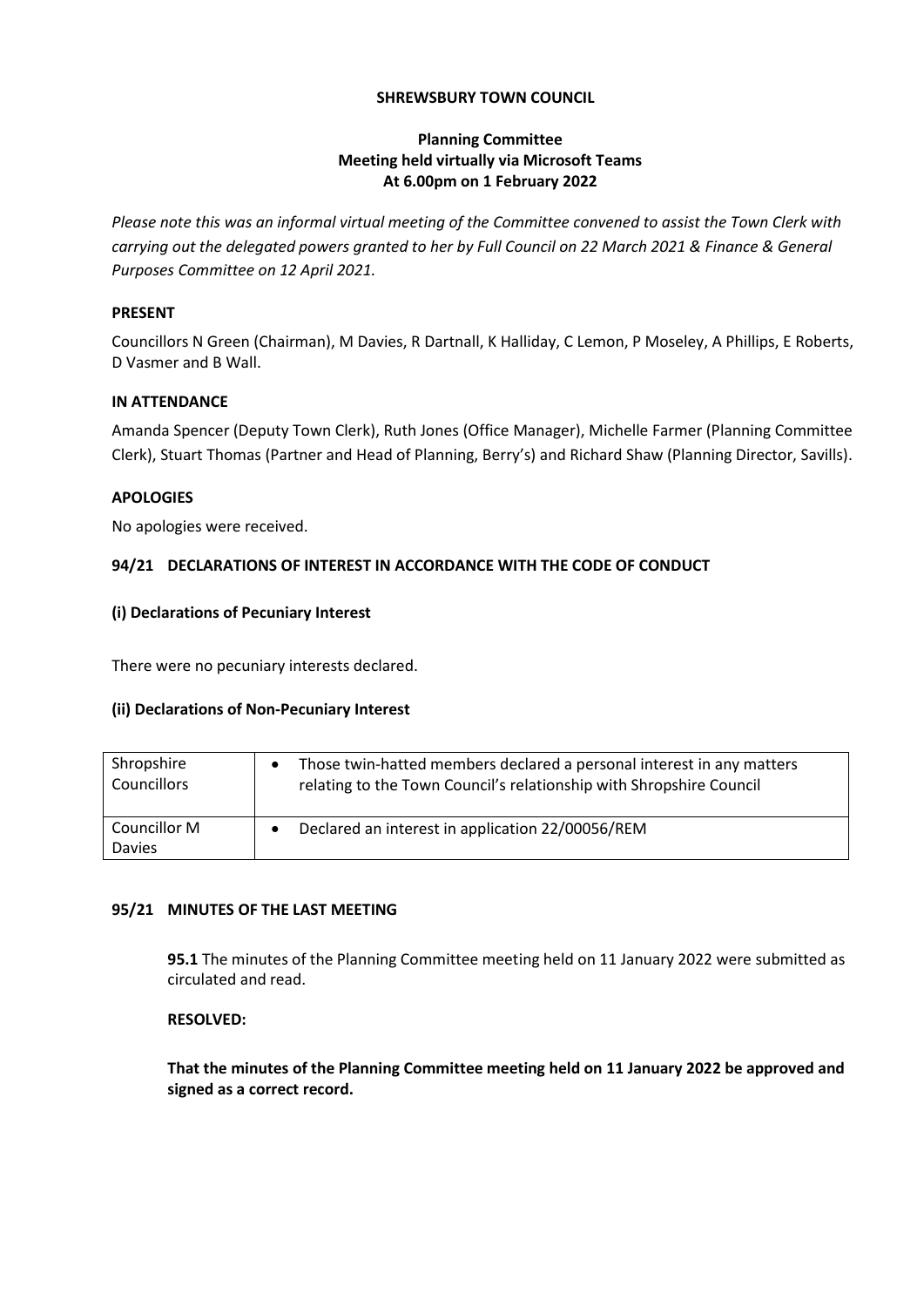## **96.1 21/05743/OUT – Land off Ellesmere Road, Hencote, Shrewsbury**

The application had been originally considered at the meeting of 11 January 2022 where concerns were raised regarding the increasing size of the site, potential traffic issues for residents and the proposed site being near several bio-diversity sites. Members had agreed to defer their decision until further consultee comments had been received.

It was reported that comments had now been received from a number of consultees as follows:

- SC Tree Officer raised no objections
- SC Landscape requested the Landscape and Visual Appraisal be amended to include the assessment of visual affects at completion of the proposed development
- SC Ecology requested further information in relation to Great Crested Newts
- SC Conservation had commented that should the application be approved, full details of the proposal including elevations and layouts should be such that the development is of recessive appearance and scale.

It was also noted that there were currently over 100 public objections to the application which relate to traffic concerns, loss of green space and destruction of wildlife.

Two representatives from the Hencote development attended the meeting to address the Committee and to answer any questions.

Stuart Thomas addressed the Committee by stating they had acknowledged and respected the public objections raised. He stated that Shropshire Council Highways have confirmed that the access arrangements for this development are acceptable and travel will be low, along with SC Landscape and SC Ecology, but this information was not yet available on the Planning website. He also confirmed that this development will show a 13% increase in biodiversity across the site and the Beaver Project that is planned for the Old Riverbed opposite the proposed site will not be affected by this development. The site is outside the development boundary but there is no blanket ban on developments outside of this and the application is in accordance with Policy.

Members raised several questions for the Hencote representatives as follows:

- 1. It was stated that Leadership at Shropshire Council were supportive of the application Members questioned who these were.
- 2. Details were requested regarding the impact on the Beaver Project.
- 3. Further clarification between the development and the Local Plan was sought.
- 4. Following on from the Conservation Officer comments, clarification was sought about how a development of this scale and nature could be recessive.
- 5. It was asked how this development would help the gap in adult social care given the units would be costly.
- 6. Clarification on whether or not the development would be contingent on the building of the North West Relief Road was requested.
- 7. It was asked if the proposed pelican crossing on Ellesmere Road would be installed before the development commenced.

Responses were received from Hencote:

1. Senior members of Shropshire Council are supportive during the pre -application discussions including Director of Place, the Planning team and the Social Care Team.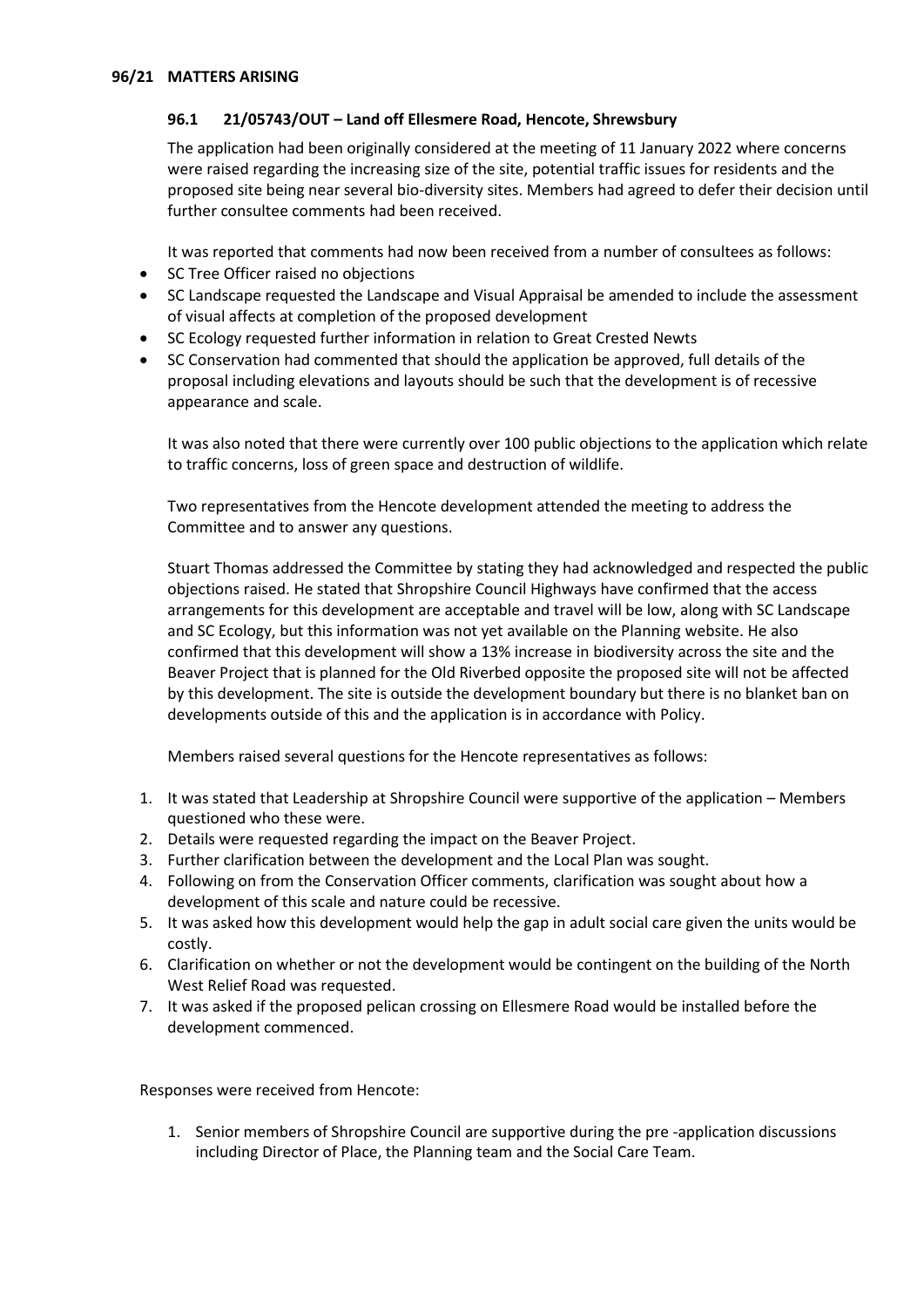- 2. Clarification was provided that the development would not impact upon the Beaver Project. There will be environmental conditions put in place on the site if it is approved so any drainage run off will be incorporated so it will not add to any environmental pollution. With regards to the Beaver project, the Hencote site is downstream from the SSSI so any water from their site will go west and not near the old riverbed. This matter was put to Ecology team to address in advance.
- 3. Policy It was acknowledged that the development is outside of the development boundary, but they have an application that is acceptable in planning policy terms and which is considered differently from general housing development as it is driven by specialist care provision. This would be a matter for Shropshire Council to consider.
- 4. This question was not directly addressed.
- 5. It was explained that the development would reduce the pressure on public money, there is a requirement to ensure care falls in the provision and this is a new solution and supports their approach. All residents will be living on site and will receive care on site so this will relieve the cost to Shropshire Council.
- 6. It was confirmed that the development is not dependent upon the North West Relief Road being built.
- 7. The pelican crossing would be installed before development started. It was approved by Shropshire Highways and would be paid for from a Section 278 and a Section 106 agreement.

# *Stuart Thomas and Richard Shaw were thanked for their time and for answering questions and then left the meeting.*

Members felt that the proposed development was outside the development boundary and that the location is unsuitable for such a development. They raised concerns about the loss of countryside land of such a special nature and felt that there would be other locations that are more suitable for this type of proposal that would not affect local residents or wildlife. There were also concerns about the visual impact of the development. There are still vast concerns regarding traffic and environmental issues and the visual impact it would have on this area.

It was also suggested that Committee submit of Freedom of Information request to Shropshire Council for any communications between themselves and Hencote as concerns were raised about any predetermination on the application.

It was agreed that Members would take a vote of their decision for this application. It was noted that only Members or substitutes of the Planning Committee are allowed to cast a vote. The members voted for or against the application:

| <b>Councillor Davies</b>      | Against |
|-------------------------------|---------|
| <b>Councillor Dartnall</b>    | Against |
| <b>Councillor Green</b>       | Against |
| <b>Councillor Halliday</b>    | Against |
| <b>Councillor Lemon</b>       | Against |
| <b>Councillor Mrs Moseley</b> | Against |
| <b>Councillor Vasmer</b>      | Against |
| <b>Councillor Wall</b>        | Against |

### **RESOLVED:**

The Town Council object to this application on following the grounds:

- Overshadowing/loss of outlook to the detriment of residential amenity
- Highway issues: traffic generation, vehicular access, highway safety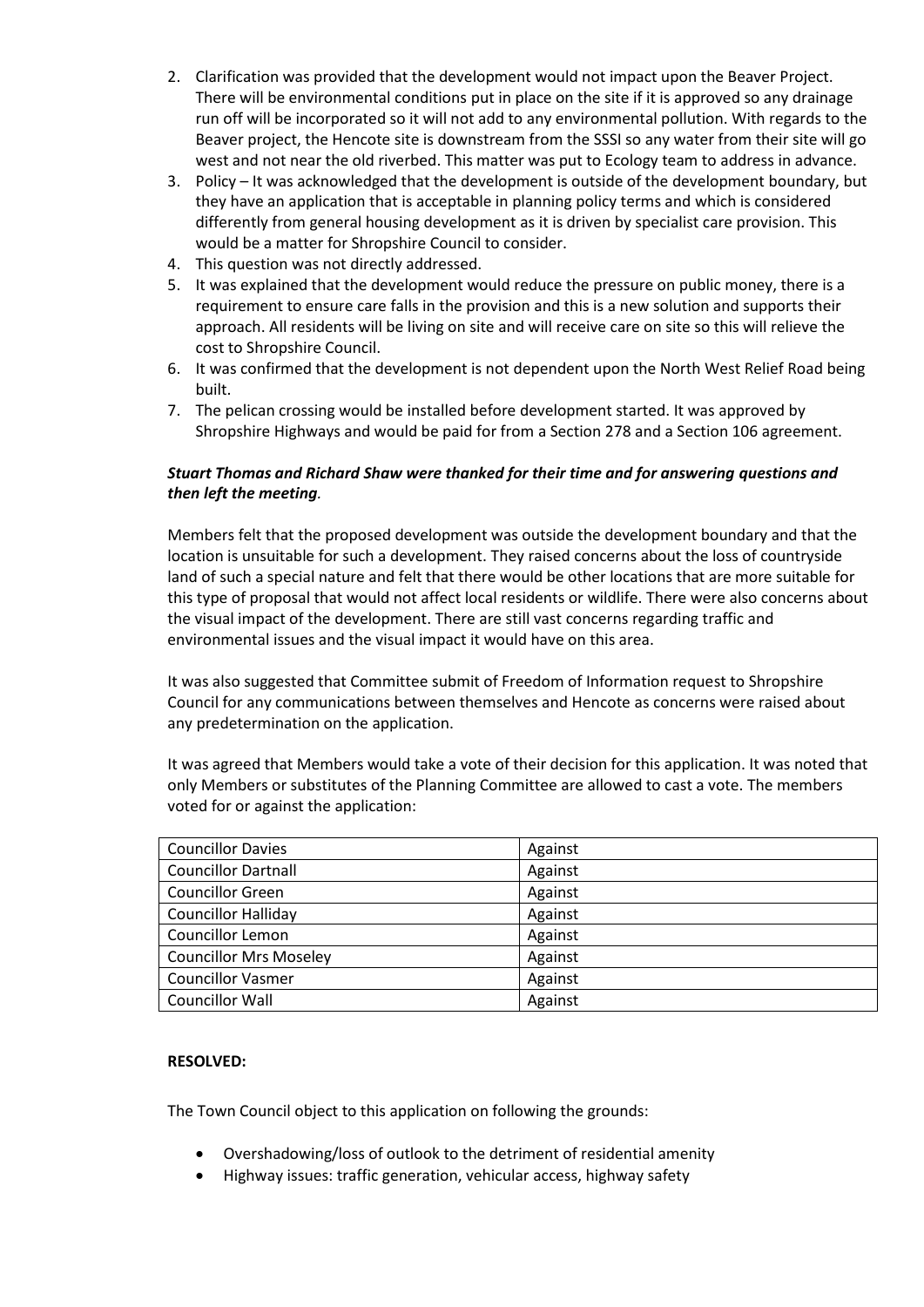• Adverse impact on nature conservation interests & biodiversity opportunities

It was agreed that the Committee will pursue a Freedom of Information request to Shropshire Council.

## **96.2 21/05443/FUL and 21/05444/LBC – Tower House, Town Walls, Shrewsbury**

Members originally considered this application on 14 December 2021 and deferred their decision, awaiting comments from the Conservation Officer and raising the question that if the application was granted, would public access still be allowed during certain times of the year.

## **RESOLVED:**

The Deputy Town Clerk informed the Committee that permission had now been granted by Shropshire Council, and informed the Committee that the Conservation Officer raised no objections to the application. The National Trust had confirmed that they are committed to keeping Town Walls Towers open to the public for 6 days of the year. No further comments were made.

*Councillor Phillips left the meeting.*

## **97/21 AMBULANCE STATION, MERCIAN ROAD**

A public question had been raised at Full Council on 24 January 2022 regarding concerns over the location of the Ambulance station and the risk to public safety. Members of the Committee asked that this issue was raised at this Committee so they could formalise a response to the West Midlands Ambulance Service.

Councillor Lemon added his concerns regarding the vast amount of traffic on Longden Road due to the ambulance station and the vast increase in blue light responses, particularly because it was a primarily residential area and two schools were located nearby. The initial planning application had been for an ambulance hub, but members raised concerns that it now appeared to be operating as a full station, which increases volume of traffic considerably. Members supported Councillor Lemon's comments agreeing that an alternative location should be found for the ambulance station and asked if Committee could approach Shropshire Council to see if West Midlands Ambulance Service would consider a more suitable location, away from a residential area.

### **RESOLVED:**

Members agreed that a letter from the Chairman outlining the Committee's concerns should be sent to the West Midlands Ambulance Service. The Deputy Town Clerk agreed to draft such a letter.

### **98/21 HIGHWAY ORDERS**

There were no Highways Orders for consideration.

### **99/21 TREE PRESERVATION ORDERS**

There were no Tree Preservation Orders for consideration.

### **100/21 PREMISES LICENCE APPLICATIONS**

There were no Premises Licence Applications for consideration.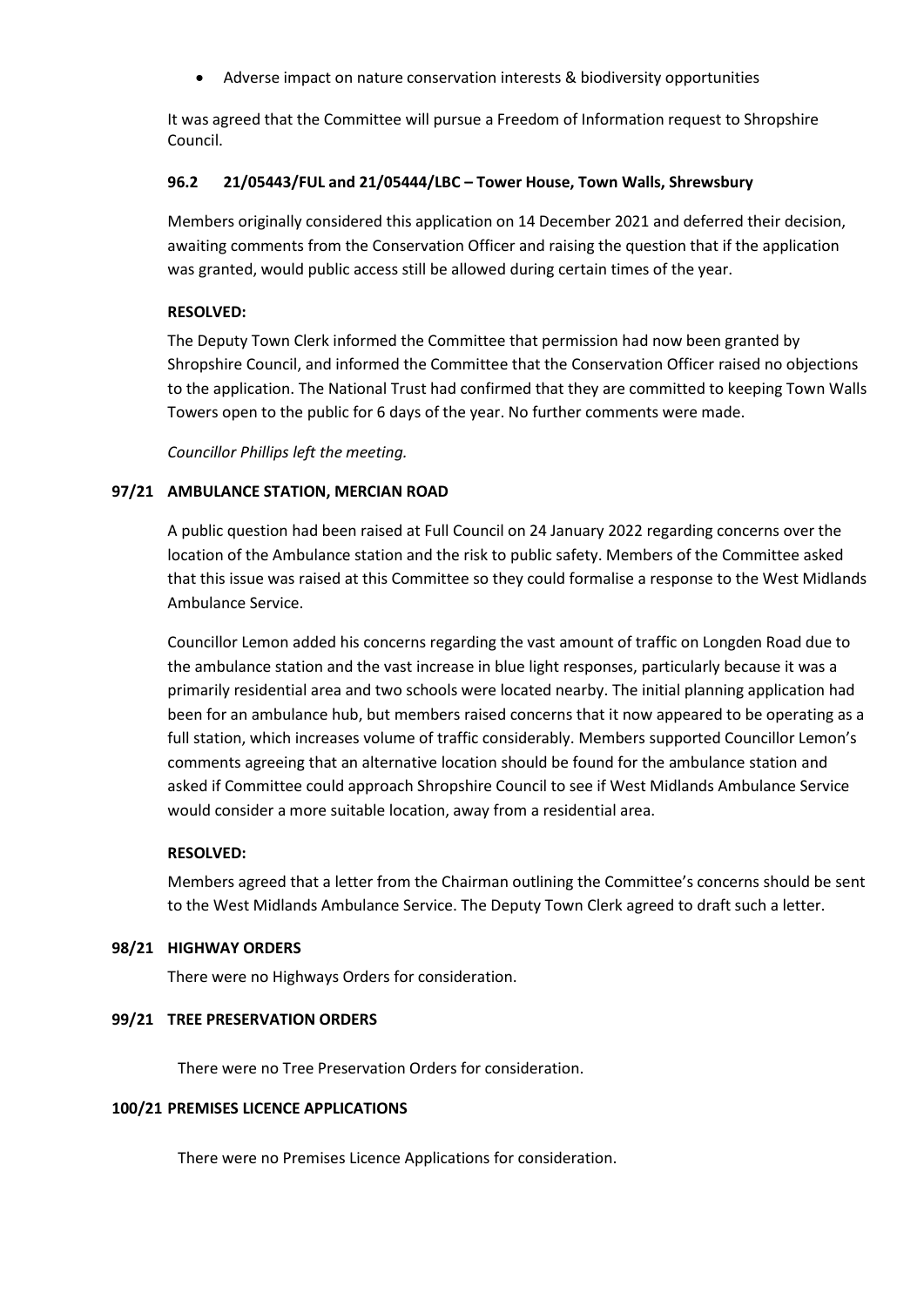## **101.1 Schedules of Planning Applications**

The Deputy Town Clerk submitted the schedules of valid planning applications for planning consent for development within the Town Council's area, which had been registered between 5 January 2022 – 21 January 2022.

### **RESOLVED:**

## (i) **That the following comments be submitted to Shropshire Council:**

| 1. | 22/00226/TPO | 23 Northwood Road,  | Application to fell one Oak tree | Representation |
|----|--------------|---------------------|----------------------------------|----------------|
|    |              | Shrewsbury, SY2 5LH | covered by the Shrewsbury &      |                |
|    |              |                     | Atcham Borough Council           |                |
|    |              |                     | (Belvidere Paddocks) Tree        |                |
|    |              |                     | Preservation Order 2005          |                |
|    |              |                     |                                  |                |

The Town Council has no objections to this application per se, but Members respectfully request that Shropshire Council's Tree Officer visits the site and provides expert assessment on the proposed felling of the Oak tree to see if felling is the correct action to take.

| 2. | 22/00133/FUL | 69 Sutton Road,<br>Shrewsbury, SY2 6DW    | Proposed alterations to the<br>front elevation with new<br>driveway                                                                                                                                              | No Objection |
|----|--------------|-------------------------------------------|------------------------------------------------------------------------------------------------------------------------------------------------------------------------------------------------------------------|--------------|
| 3. | 21/05568/FUL | 181 Wenlock Road,<br>Shrewsbury, SY2 6LB  | Erection of single storey rear<br>extension and connection of<br>existing garden pod to corner of<br>extension with associated<br>internal and external alterations                                              | No Objection |
| 4. | 22/00114/FUL | 10 Westwood Drive,<br>Shrewsbury, SY3 8YB | Installation of replacement roof<br>and increase in height of<br>dwelling to form 2nd floor<br>accommodation to include<br>insertion of dormer windows;<br>formation of solid roof over<br>existing conservatory | No Objection |

*Councillor Halliday left the meeting*

| 5. | 22/00113/LBC | 5 Claremont Bank,<br>Shrewsbury, SY1 1RW | Erection of infill extension and<br>remodelling of rear single<br>storey extension and<br>maintenance of existing rear<br>bay window affecting a Grade<br>II* Listed Building (amendment | No Objection   |
|----|--------------|------------------------------------------|------------------------------------------------------------------------------------------------------------------------------------------------------------------------------------------|----------------|
|    |              |                                          | to previously approved<br>21/03743/LBC)                                                                                                                                                  |                |
| 6. | 22/00104/FUL | 27 Gloucester Road,                      | Erection of single storey rear                                                                                                                                                           | No Objection   |
|    |              | Shrewsbury, SY1 3PR                      | extension                                                                                                                                                                                |                |
| 7. | 22/00056/REM | Proposed Residential                     | Approval of reserved matters                                                                                                                                                             | Representation |
|    |              | Development Land to The                  | (appearance, layout, scale, and                                                                                                                                                          |                |
|    |              | West Of, Battlefield Road,               | landscaping) pursuant of                                                                                                                                                                 |                |
|    |              |                                          | 19/03905/OUT for the mixed                                                                                                                                                               |                |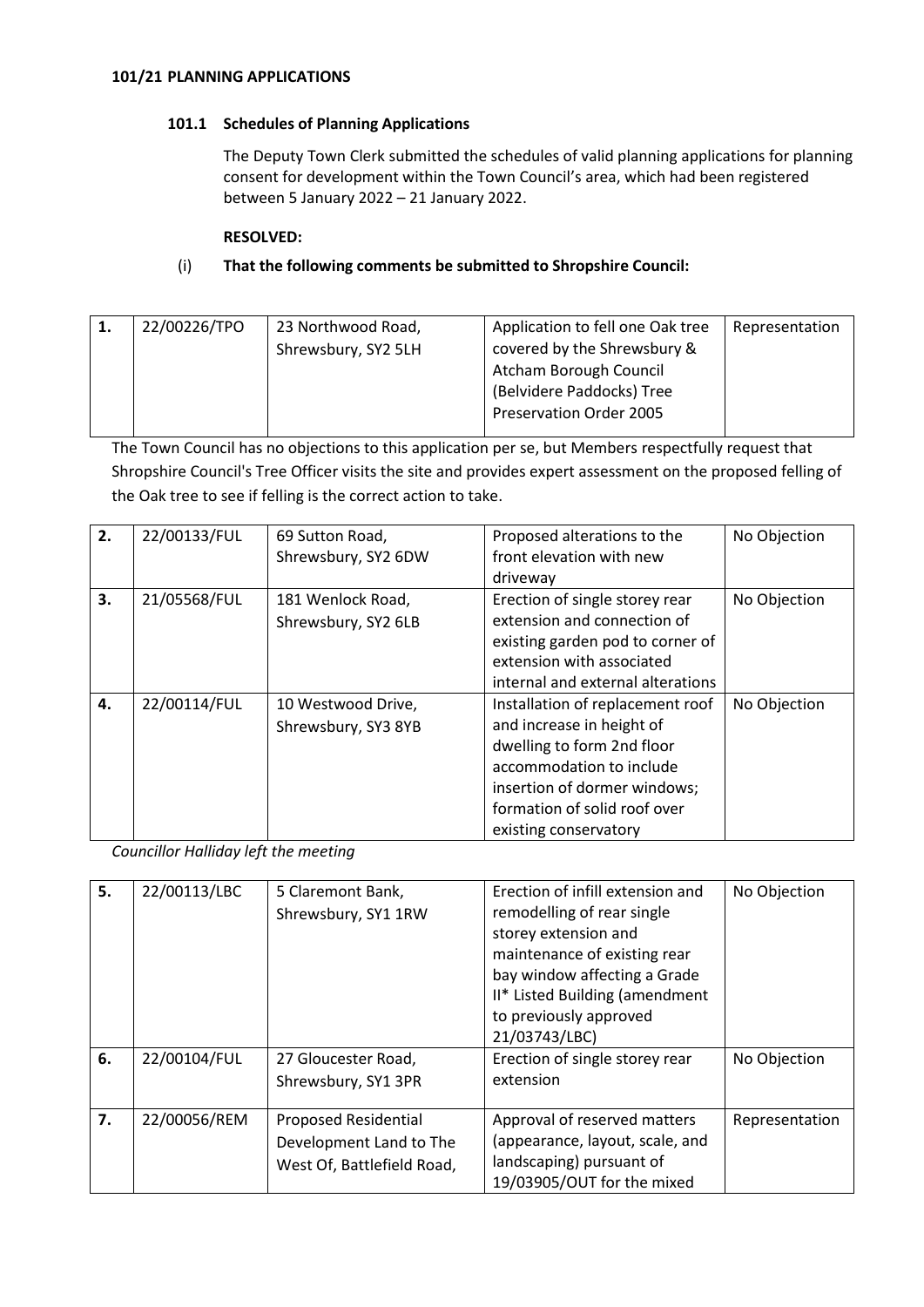|  | Shrewsbury | residential development of 97   |  |
|--|------------|---------------------------------|--|
|  |            | dwellings, landscaping scheme   |  |
|  |            | including public open space and |  |
|  |            | play areas, estate roads        |  |

The Town Council has no objections per se to this application, but concerns are raised over the apparent lack of Active Travel provision. There appears to be nothing in the plans for cycleways and ask if this is being considered. Questions are also raised regarding the Public Open Spaces and how they will be managed. Are the attenuation ponds measured in the area for Public Open Space requirements as they are not usable Public open Space. There also appears to be many small areas which may be Public Open Spaces but are not indicated. Are any areas to be adopted under SC Highways control?

| 8. | 22/00078/FUL | 9 Victoria Road,    | Loft extension comprising of flat | No Objection   |
|----|--------------|---------------------|-----------------------------------|----------------|
|    |              | Shrewsbury, SY3 9HX | roof dormer, conversion of the    |                |
|    |              |                     | existing attic, additional stair  |                |
|    |              |                     | providing access to the loft and  |                |
|    |              |                     | installation of roof lights       |                |
| 9. | 22/00232/TCA | 53 Underdale Road,  | T1 and T2 are weeping willows.    | Representation |
|    |              | Shrewsbury, SY2 5DX | An end reduction of both has      |                |
|    |              |                     | been recommended (lengths         |                |
|    |              |                     | specified in report). One tree    |                |
|    |              |                     | adjacent to these willow trees    |                |
|    |              |                     | has recently collapsed into the   |                |
|    |              |                     | river, so to prolong the life of  |                |
|    |              |                     | the remaining trees, they have    |                |
|    |              |                     | been proposed for a reduction     |                |
|    |              |                     | to reduce loading on stem and     |                |
|    |              |                     | crown within Shrewsbury           |                |
|    |              |                     | <b>Conservation Area</b>          |                |

The Town Council has no objections to this application per se, but Members respectfully request that Shropshire Council's Tree Officer visits the site and provides expert assessment on the proposed works for the trees.

| 10. | 22/00029/TCA | Roseville, 12 Berwick Road,<br>Shrewsbury, SY1 2LN  | Carry out 30% reduction to the<br>crown of one Copper Beech<br>tree and remove up to 3<br>branches                                                             | No Objection |
|-----|--------------|-----------------------------------------------------|----------------------------------------------------------------------------------------------------------------------------------------------------------------|--------------|
| 11. | 21/05567/FUL | Olive Cottage, John Street,<br>Shrewsbury, SY1 2SB  | Erection of single storey rear<br>extension following demolition<br>of existing porch                                                                          | No Objection |
| 12. | 22/00239/TCA | 8 Oakley Manor Gardens,<br>Shrewsbury, SY3 7NT      | Reduce by 20% and re shape<br>1No Rowan Tree (T1) and 1No<br>Birch Tree (T2) within Belle Vue<br><b>Conservation Area</b>                                      | No Objection |
| 13. | 22/00208/TCA | Canal Tavern, New Park<br>Road, Shrewsbury, SY1 2RS | To reduce height by 5 metres of<br>one Thuja Plicata tree within<br><b>Shrewsbury Conservation Area</b>                                                        | No Objection |
| 14. | 22/00059/FUL | 7 Earlston Park, Shrewsbury,<br>SY3 8BE             | Erection of single storey side<br>extension, formation of new off<br>street parking space, erection<br>of new timber fence with<br>partial removal of existing | No Objection |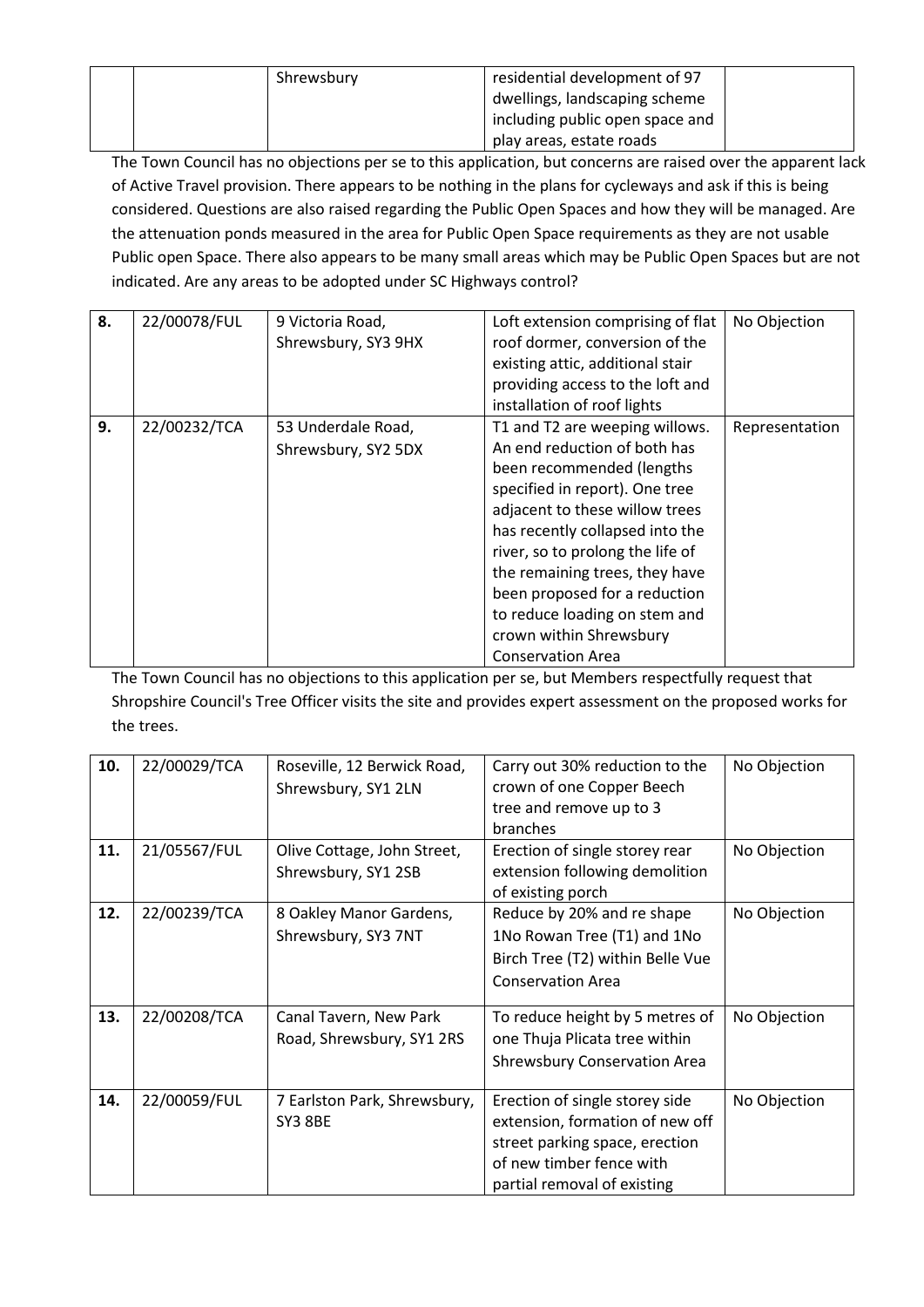|     |              |                                                                                      | boundary wall and formation of<br>new access gateway from<br>existing parking spaces                                                                                                                                                                                                                                                                                                                                                 |                |
|-----|--------------|--------------------------------------------------------------------------------------|--------------------------------------------------------------------------------------------------------------------------------------------------------------------------------------------------------------------------------------------------------------------------------------------------------------------------------------------------------------------------------------------------------------------------------------|----------------|
| 15. | 22/00012/ADV | A M F Bowling, Brixton Way,<br>Shrewsbury, SY1 3AZ                                   | Replacement of existing signage<br>(3 x fascia and 1 x free standing<br>sign) with new branding                                                                                                                                                                                                                                                                                                                                      | No Objection   |
| 16. | 22/00218/TCA | 15 Kennedy Road,<br>Shrewsbury, SY3 7AB                                              | Removal of 3No Sycamore<br>Trees T1, T2 & T3 within<br><b>Shrewsbury Conservation Area</b>                                                                                                                                                                                                                                                                                                                                           | No Objection   |
| 17. | 21/06012/REM | Plot 26 Anchorage Avenue,<br>Shrewsbury Business Park,<br>Shrewsbury                 | Approval of reserved matters<br>(layout, scale, appearance,<br>landscaping) pursuant of<br>11/05798/OUT - PLOT 26 ONLY<br>for the erection of four single<br>storey buildings providing<br>1145sqm office space, detached<br>management office,<br>landscaping scheme and all<br>ancillary works                                                                                                                                     | No Objection   |
| 18. | 21/06011/REM | Plot 27 Anchorage Avenue,<br>Shrewsbury Business Park,<br>Shrewsbury                 | Approval of reserved matters<br>(layout, scale, appearance,<br>landscaping) pursuant of<br>11/05798/OUT - PLOT 27 ONLY<br>for the erection of three single<br>storey buildings providing<br>1,312sqm office space,<br>landscaping scheme and all<br>ancillary works                                                                                                                                                                  | No Objection   |
| 19. | 21/05981/FUL | <b>Proposed Residential</b><br>Development Site North Of,<br>London Road, Shrewsbury | <b>HYBRID</b> application for mixed<br>residential development: FULL<br>application for the erection of<br>104 dwellings (including<br>affordable dwellings), vehicular<br>access from Weir Hill Road,<br>estate roads,<br>footpaths/cycleways, formation<br>of public open space,<br>remediation, landscaping<br>scheme, all associated works;<br>and OUTLINE application for 32<br>Self-Build and Custom-Build<br><b>Dwellings</b> | Representation |

The Town Council has no objections per se to this application and were supportive of the low carbon standards and the high number of 1 & 2 bedroomed properties proposed. Concerns were raised over the lack of active travel provision within the site plan and asked if it would be possible to provide a separate carriageway for cycling and walking on the estate. The infrastructure needs to be put in place correctly from the start of the development. Members would also like to see the speed limit reduced to 30mph from the Emstrey Island. A concern was also raised with regards to the public open space and if it is of adequate quality and how it would be managed.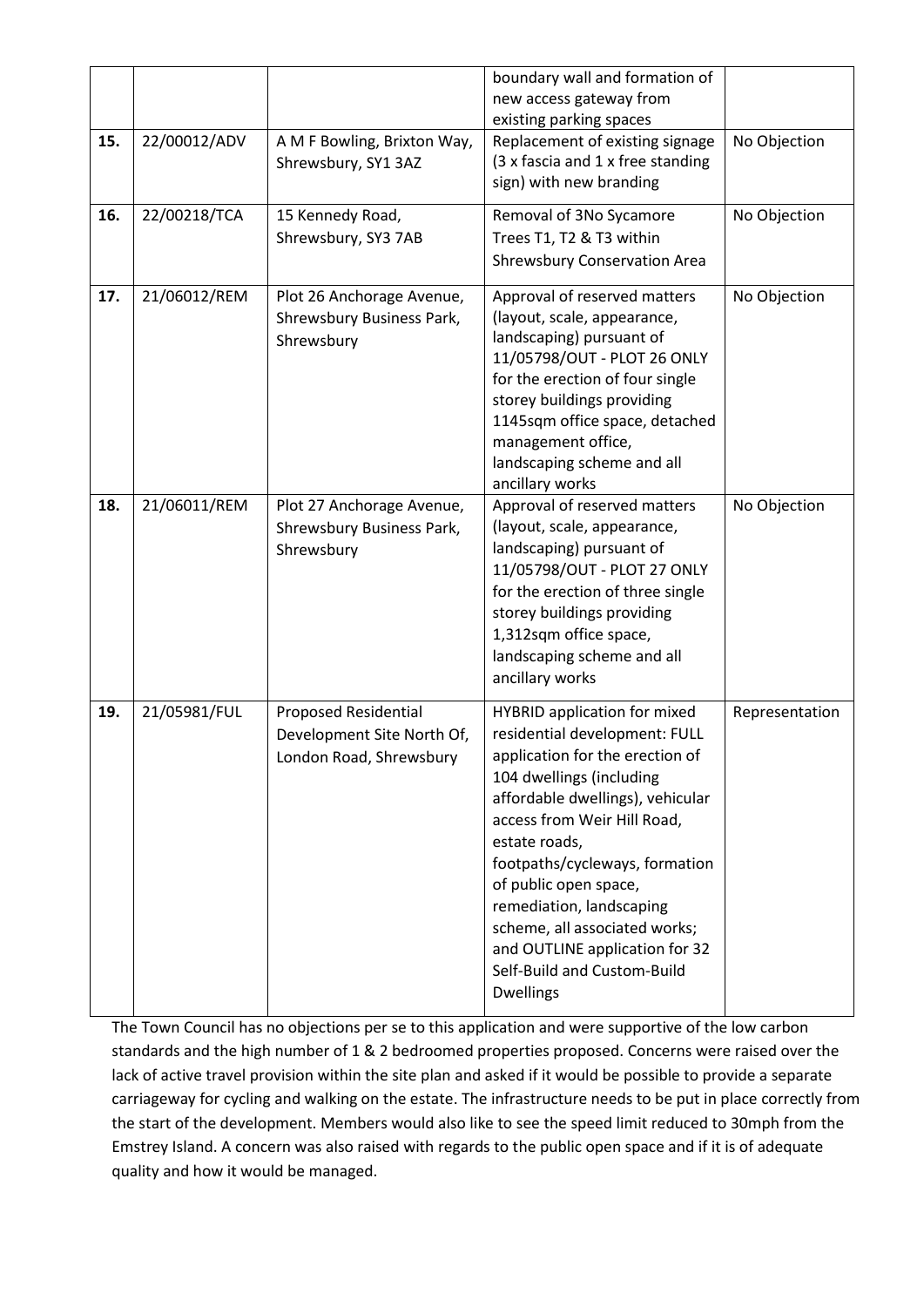| 20. | 22/00124/TPO | 5 Fairlawn Gardens,<br>Shrewsbury, SY3 9QT             | Application for tree works to<br>one Cedrus (T64) to include<br>topping to tree, crown thinning,<br>reduction and pruning of outer<br>branches; covered by the<br>Shrewsbury & Atcham Borough<br>Council (Meole Brace) Tree<br>Preservation Order 2002                             | No Objection                                                                                       |
|-----|--------------|--------------------------------------------------------|------------------------------------------------------------------------------------------------------------------------------------------------------------------------------------------------------------------------------------------------------------------------------------|----------------------------------------------------------------------------------------------------|
| 21. | 21/05987/LBC | The Old House, 20<br>Canonbury, Shrewsbury, SY3<br>7AH | Internal works and interior re-<br>ordering affecting a Grade II<br><b>Listed Building</b>                                                                                                                                                                                         | No Objection                                                                                       |
| 22. | 22/00043/TPO | 36 Preston Street,<br>Shrewsbury, SY2 5PG              | Cut back overhanging branches<br>of 1no. Birch by 1m, fell 1no.<br>Semi-mature ash, reduce by<br>30% 1no. Holly and reduce<br>overhanging branches of 1no.<br>Sycamore by 1.5m protected by<br>The Shrewsbury Borough<br>Council (Hermitage Drive) Tree<br>Preservation Order 1967 | Permission<br>Granted by<br>Shropshire<br>Council prior to<br>the meeting. No<br>comments<br>made. |
| 23. | 22/00037/TPO | 17 Woodfield Road,<br>Shrewsbury, SY3 8HZ              | Pruning of 1no. Oak tree and<br>crown reduction of 1no. Beech<br>tree protected by Shrewsbury<br>and Atcham Borough Council<br>(Woodfield Road, Copthorne<br>Land, Between Nos. 13 and 17)<br>Tree Preservation Order 1986                                                         | Representation                                                                                     |

The Town Council has no objections to this application per se, but Members respectfully request that Shropshire Council's Tree Officer visits the site and provides expert assessment on this application in view of the comments made by the owner of the trees who states the trees have been recently inspected.

| 24. | 22/00022/TCA | 34 Coton Crescent,  | To Pollard from 10 metres to 4- | Representation |
|-----|--------------|---------------------|---------------------------------|----------------|
|     |              | Shrewsbury, SY1 2NZ | 5 metres 2no Poplar trees       |                |
|     |              |                     | within Shrewsbury               |                |
|     |              |                     | <b>Conservation Area</b>        |                |
|     |              |                     |                                 |                |

The Town Council has no objections to this application per se, but Members respectfully request that Shropshire Council's Tree Officer visits the site and provides expert assessment on this application as it appears to be quite a significant reduction proposed for the trees.

| 25. | 21/05804/FUL | Proposed Development      | Erection of a new foodstore                                       | Objection |
|-----|--------------|---------------------------|-------------------------------------------------------------------|-----------|
|     |              | Land South of Battlefield | (Use Class E), substation,                                        |           |
|     |              | Roundabout, Shrewsbury    | access, associated car parking<br>and landscaping (modification   |           |
|     |              |                           | to previously approved to allow<br>for vehicular 'exit only' onto |           |
|     |              |                           | A49)                                                              |           |

The Town Council object to this application on the grounds of Highway safety. The proposed vehicular exit on to the A49 is a dangerous proposal. The exit is very close to the roundabout at Battlefield and is a danger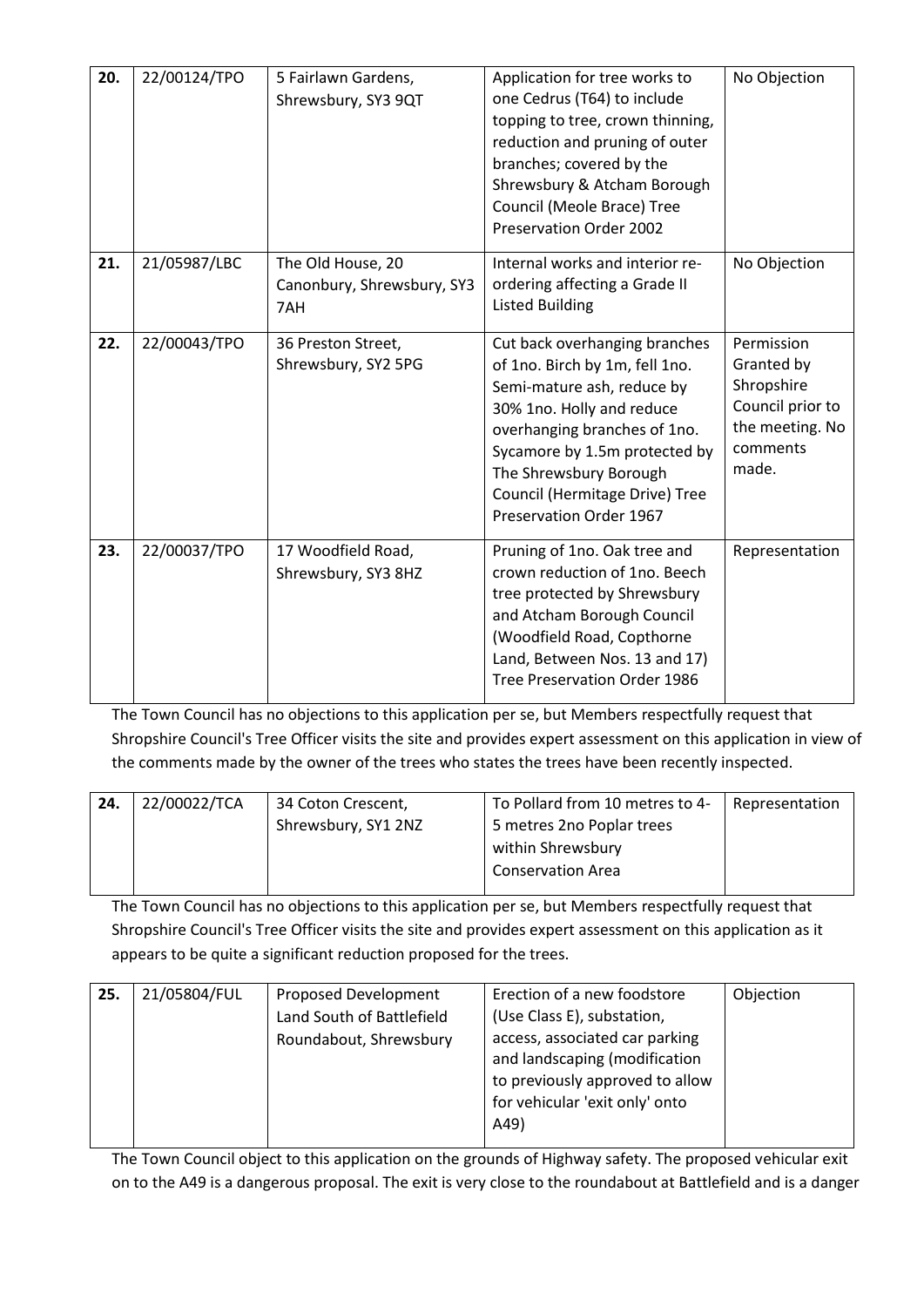for car users leaving the foodstore to join the A49. This will only add to the traffic issues that exist in this already congested location.

*Councillor Roberts left the meeting.*

| 26. | 21/05939/FUL | Car Park at Site Of 5 To 6, St<br>Austin's Street, Shrewsbury,<br>SY1 1RW | Renewal of an expired<br>temporary planning consent for<br>the parking of 22 private motor<br>vehicles | No Objection   |
|-----|--------------|---------------------------------------------------------------------------|--------------------------------------------------------------------------------------------------------|----------------|
| 27. | 21/05908/FUL | 50 Canon Street,<br>Shrewsbury, SY2 5HQ                                   | Installation of replacement<br>door                                                                    | No Objection   |
| 28. | 22/00030/TCA | 14 Berwick Road,<br>Shrewsbury, SY1 2LN                                   | Fell 1no Yew Tree within<br><b>Shrewsbury Conservation Area</b>                                        | Representation |

The Town Council has no objections to this application per se, but Members respectfully request that Shropshire Council's Tree Officer visits the site and provides expert assessment on this application as there is no information provided by the applicant regarding the size of the Yew Tree.

| 29. | 22/00020/TCA | I Prospect House, Belle Vue | Fell to ground level T1 Leylandii   Objection |  |
|-----|--------------|-----------------------------|-----------------------------------------------|--|
|     |              | Road, Shrewsbury, SY3 7NR   | within Belle Vue Conservation                 |  |
|     |              |                             | Area                                          |  |

The Town Council object to this application as no reasons have been provided for the felling of the tree. Members fully support the comments that have been raised by the Civic Society and we respectfully request that Shropshire Council's Tree Officer visits the site to assess the amenity value in the area as we are not able to assess this with the information provided.

| 30. | 22/00008/TPO | 15 Shackleton Way,<br>Bowbrook Park,<br>Shrewsbury, SY3 8SW | Application for tree works to<br>include trim back one Oak tree<br>by 2-3 metres covered by the<br>SABC (Land at and surrounding<br>Bicton Heath South) TPO 2007                                                                             | No Objection   |
|-----|--------------|-------------------------------------------------------------|----------------------------------------------------------------------------------------------------------------------------------------------------------------------------------------------------------------------------------------------|----------------|
| 31. | 21/05886/FUL | 122 Field Crescent,<br>Shrewsbury, SY1 4PN                  | Erection of single storey flat<br>roof extension to the rear<br>elevation                                                                                                                                                                    | No Objection   |
| 32. | 21/05832/FUL | 3 Hermitage Drive,<br>Shrewsbury, SY2 5NZ                   | Re-development of building to<br>include the erection of single<br>storey extensions to include<br>first floor parapets; roof<br>mounted solar panels; erection<br>of detached 3-bay garage with<br>storage unit to include roof<br>lanterns | Representation |

Whilst the Town Council does not object to this application per se, Members would like to see a porous material used for the driveway instead of tarmac and respectfully request that the Case Officer addresses the concerns raised by the neighbouring property with regards to the height of the proposed garage and the proximity to the boundary line.